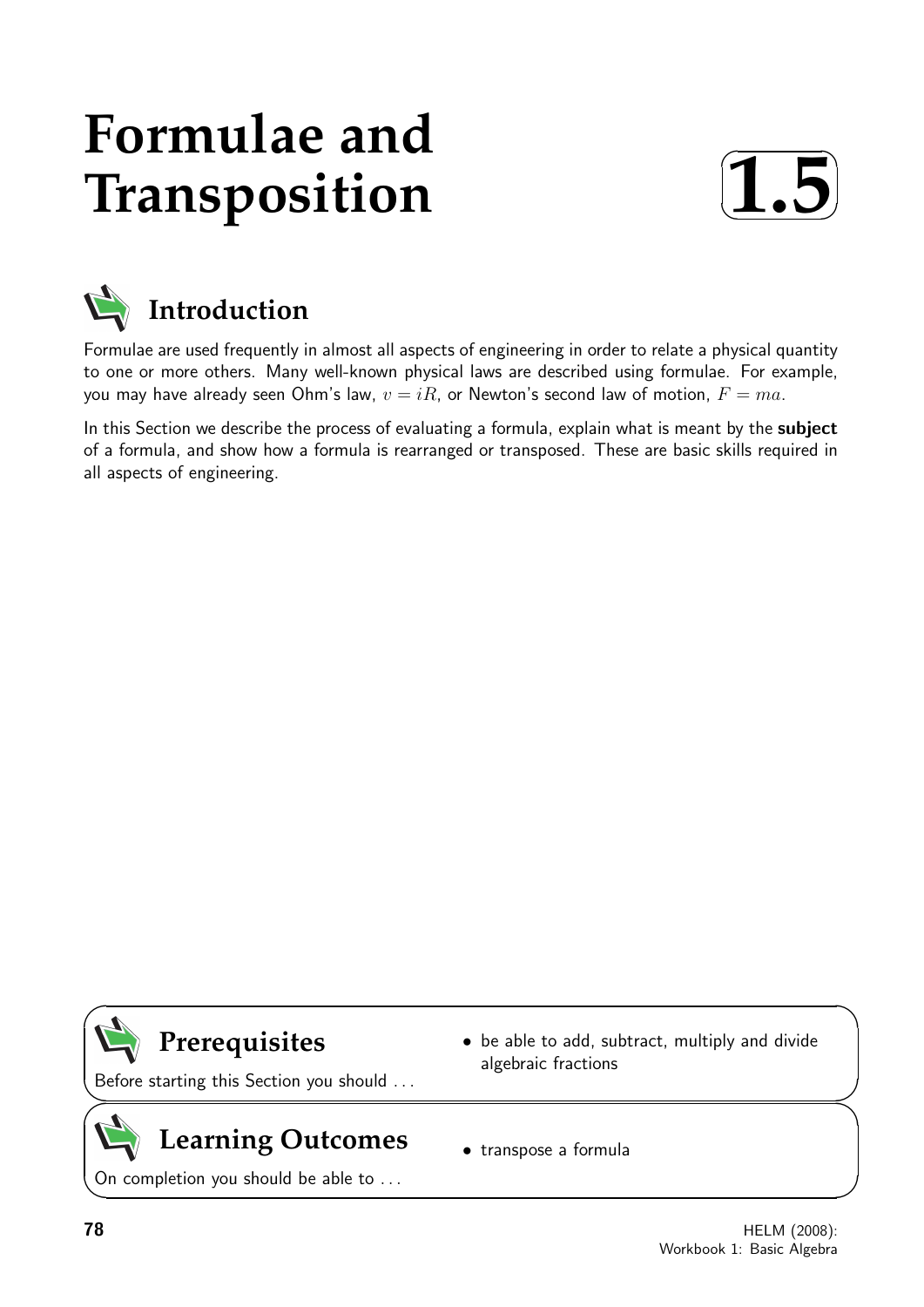

# **1. Using formulae and substitution**

In the study of engineering, physical quantities can be related to each other using a formula. The formula will contain variables and constants which represent the physical quantities. To evaluate a formula we must substitute numbers in place of the variables.

For example, Ohm's law provides a formula for relating the voltage,  $v$ , across a resistor with resistance value,  $R$ , to the current through it, i. The formula states

 $v = iR$ 

We can use this formula to calculate v if we know values for i and R. For example, if  $i = 13$ A, and  $R = 5 \Omega$ , then

$$
v = iR
$$
  
= (13)(5)  
= 65

The voltage is 65 V.

Note that it is important to pay attention to the units of any physical quantities involved. Unless a consistent set of units is used a formula is not valid.



### **Example 62**

The kinetic energy,  $K$ , of an object of mass  $M$  moving with speed  $v$  can be calculated from the formula,  $K = \frac{1}{2}Mv^2$ .

Calculate the kinetic energy of an object of mass 5 kg moving with a speed of 2  $m s^{-1}$ .

#### Solution

In this example  $M = 5$  and  $v = 2$ . Substituting these values into the formula we find

$$
K = \frac{1}{2}Mv^2
$$
  
=  $\frac{1}{2}(5)(2^2)$   
= 10

In the SI system the unit of energy is the joule. Hence the kinetic energy of the object is 10 joules.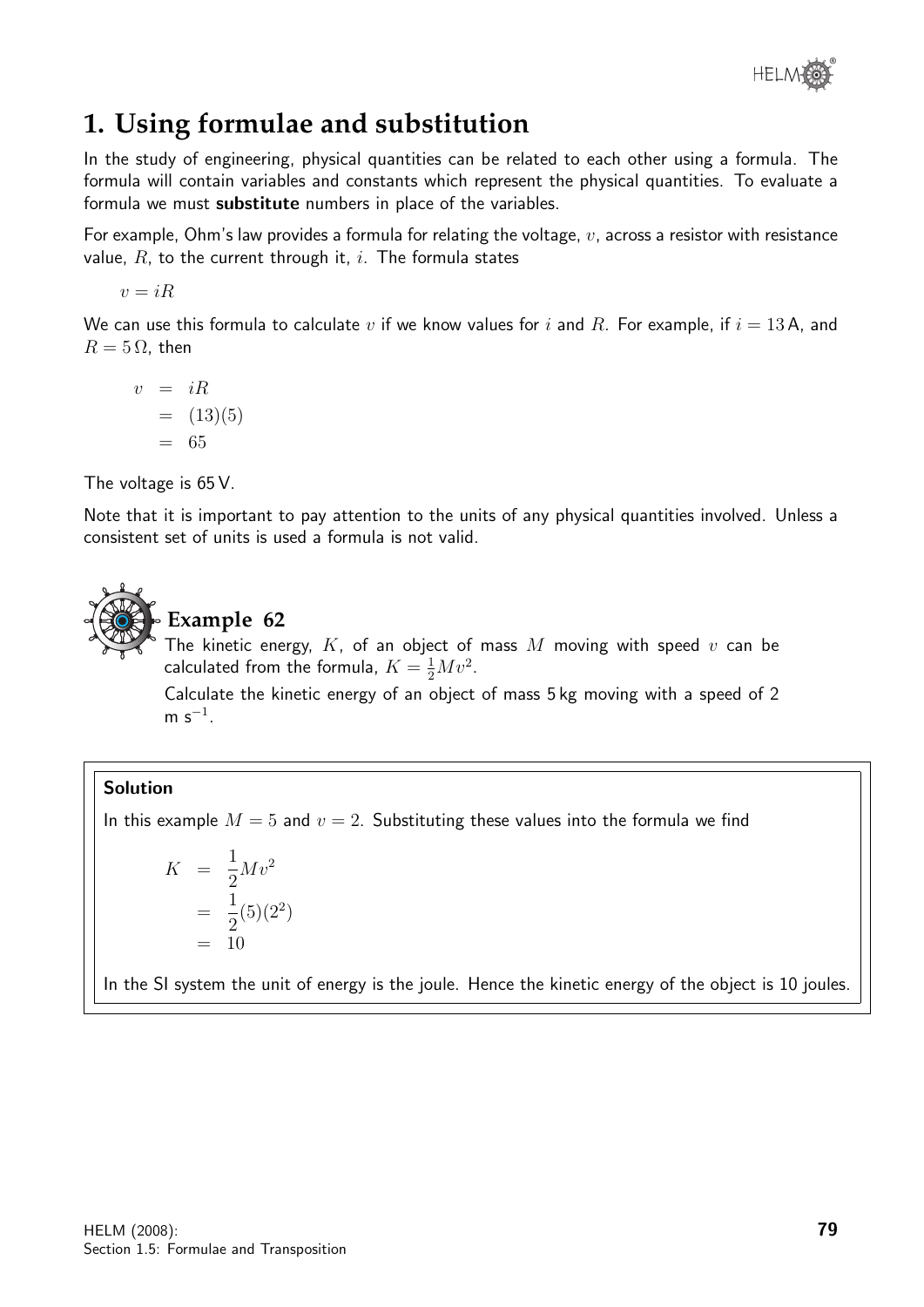

The area,  $A$ , of the circle of radius  $r$  can be calculated from the formula  $A=\pi r^2$ . If we know the diameter of the circle,  $d$ , we can use the equivalent formula  $A =$  $\pi d^2$ 4 . Find the area of a circle having diameter 0.1 m. Your calculator will be preprogrammed with the value of  $\pi$ .

| <b>Your solution</b>                            |  |
|-------------------------------------------------|--|
| $A =$                                           |  |
|                                                 |  |
| <b>Answer</b>                                   |  |
| $\frac{\pi (0.1)^2}{2} = 0.0079$ m <sup>2</sup> |  |
|                                                 |  |



### **Example 63**

The volume,  $V$ , of a circular cylinder is equal to its cross-sectional area,  $A$ , times its length, h.

Find the volume of a cylinder having diameter 0.1 m and length 0.3 m.

#### Solution

We can use the result of the previous Task to obtain the cross-sectional area  $A=\emptyset$  $\pi d^2$ 4 . Then

$$
V = Ah
$$
  
= 
$$
\frac{\pi (0.1)^2}{4} \times 0.3
$$
  
= 0.0024  
The volume is 0.0024 m<sup>3</sup>.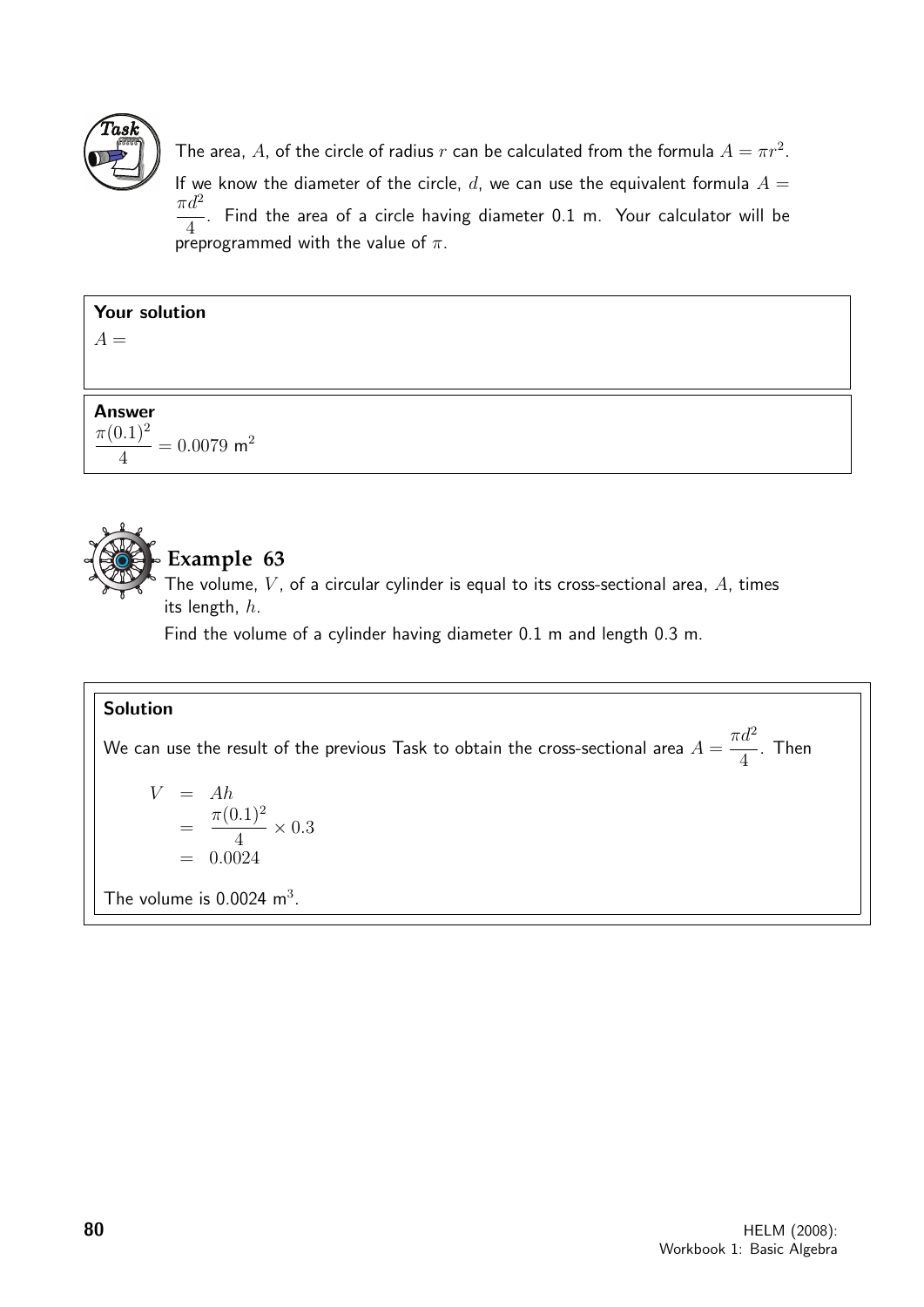

## **2. Rearranging a formula**

In the formula for the area of a circle,  $A = \pi r^2$ , we say that A is the **subject** of the formula. A variable is the subject of the formula if it appears by itself on one side of the formula, usually the left-hand side, and nowhere else in the formula. If we are asked to transpose the formula for r, or solve for r, then we have to make r the subject of the formula. When transposing a formula whatever is done to one side is done to the other. There are five rules that must be adhered to.





#### Solution

We must obtain  $t$  on its own on the left-hand side. We do this in stages by using one or more of the five rules in Key Point 22. For example, by adding 17 to both sides of  $p = 5t - 17$  we find

 $p+17 = 5t-17+17$ so that  $p + 17 = 5t$ 

Dividing both sides by 5 we obtain  $t$  on its own:

$$
\frac{p+17}{5} = t
$$
  
so that  $t = \frac{p+17}{5}$ .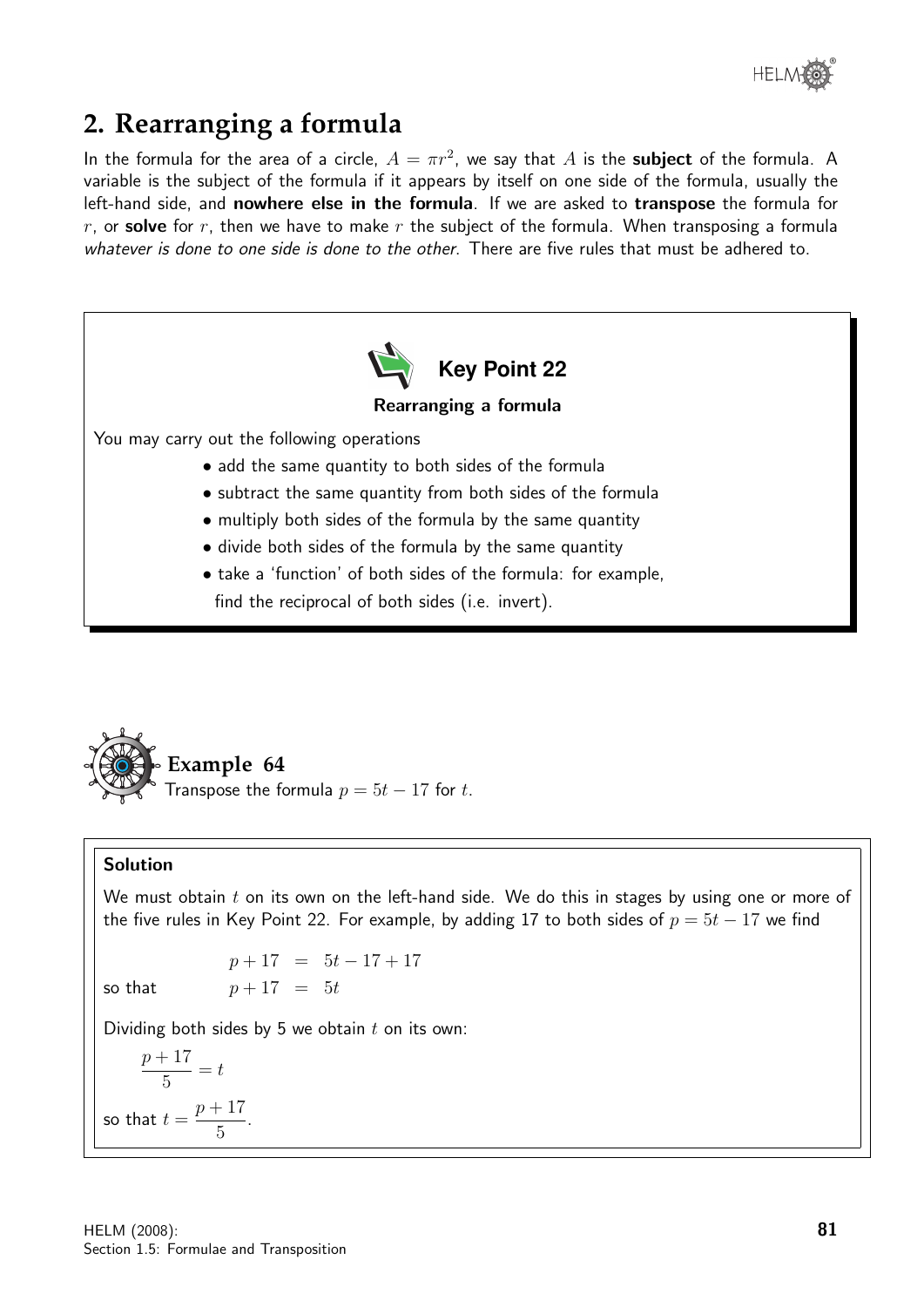

#### Solution

First we square both sides to remove the square root. Note that ( √  $(\overline{2q})^2=2q.$  This gives

$$
2q = p^2
$$

Second we divide both sides by 2 to get  $q = \frac{p^2}{2}$  $\frac{p^2}{2}$ .

Note that in general by squaring both sides of an equation may introduce extra solutions not valid for the original equation. In Example 65 if  $p = 2$  then  $q = 2$  is the only solution. However, if we transform to  $q=\,$  $p^2$ 2 , then if  $q=2$ ,  $p$  can be  $+2$  or  $-2$ .



Transpose the formula  $v =$ √  $t^2+w$  for  $w$ .

You must obtain  $w$  on its own on the left-hand side. Do this in several stages.

First square both sides to remove the square root:

#### Your solution

#### Answer

 $v^2 = t^2 + w$ 

Then, subtract  $t^2$  from both sides to obtain an expression for  $w$ :

#### Your solution

#### Answer

$$
v^2-t^2=w
$$

Finally, write down the formula for  $w$ :

#### Your solution

#### Answer

 $w = v^2 - t^2$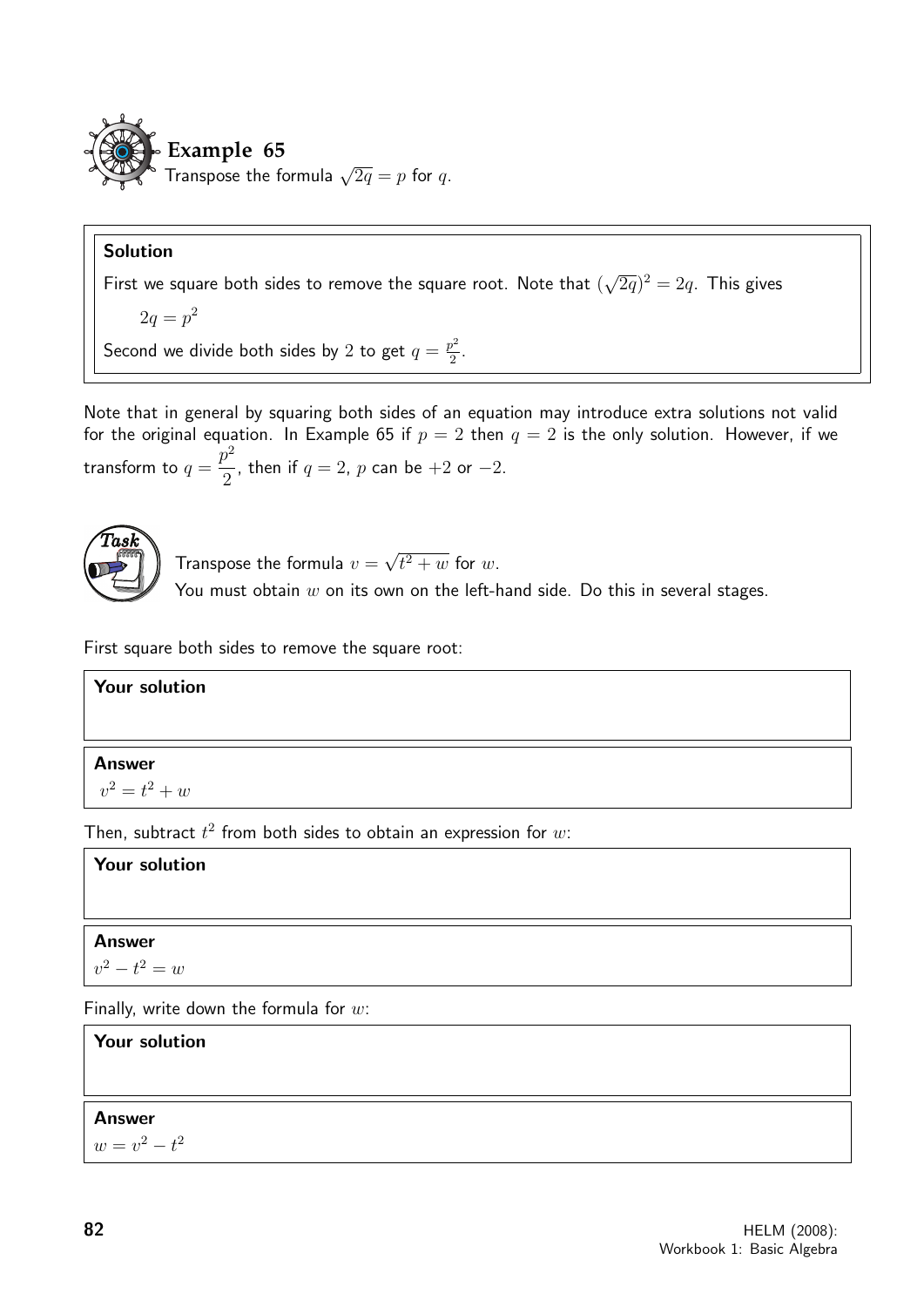



#### Solution

We must try to obtain an expression for  $y$ . Multiplying both sides by  $y$  has the effect of removing this fraction:

 $=y$ .

Multiply both sides of  $x =$ 1  $\hat{y}$ by  $y$  to get  $yx = y \times \frac{1}{x}$  $\hat{y}$ so that  $yx = 1$ Divide both sides by x to leaves y on its own,  $y =$ 1  $\boldsymbol{x}$ . Alternatively: simply invert both sides of the equation  $x=$ 1  $\hat{y}$ to get 1  $\overline{x}$ 



$$
\frac{z}{R} = \frac{3}{x+y}
$$

#### Solution

In the given form  $R$  appears in a fraction. Inverting both sides gives

$$
\frac{R}{2} = \frac{x+y}{3}
$$

Thus multiplying both sides by 2 gives

$$
R = \frac{2(x+y)}{3}
$$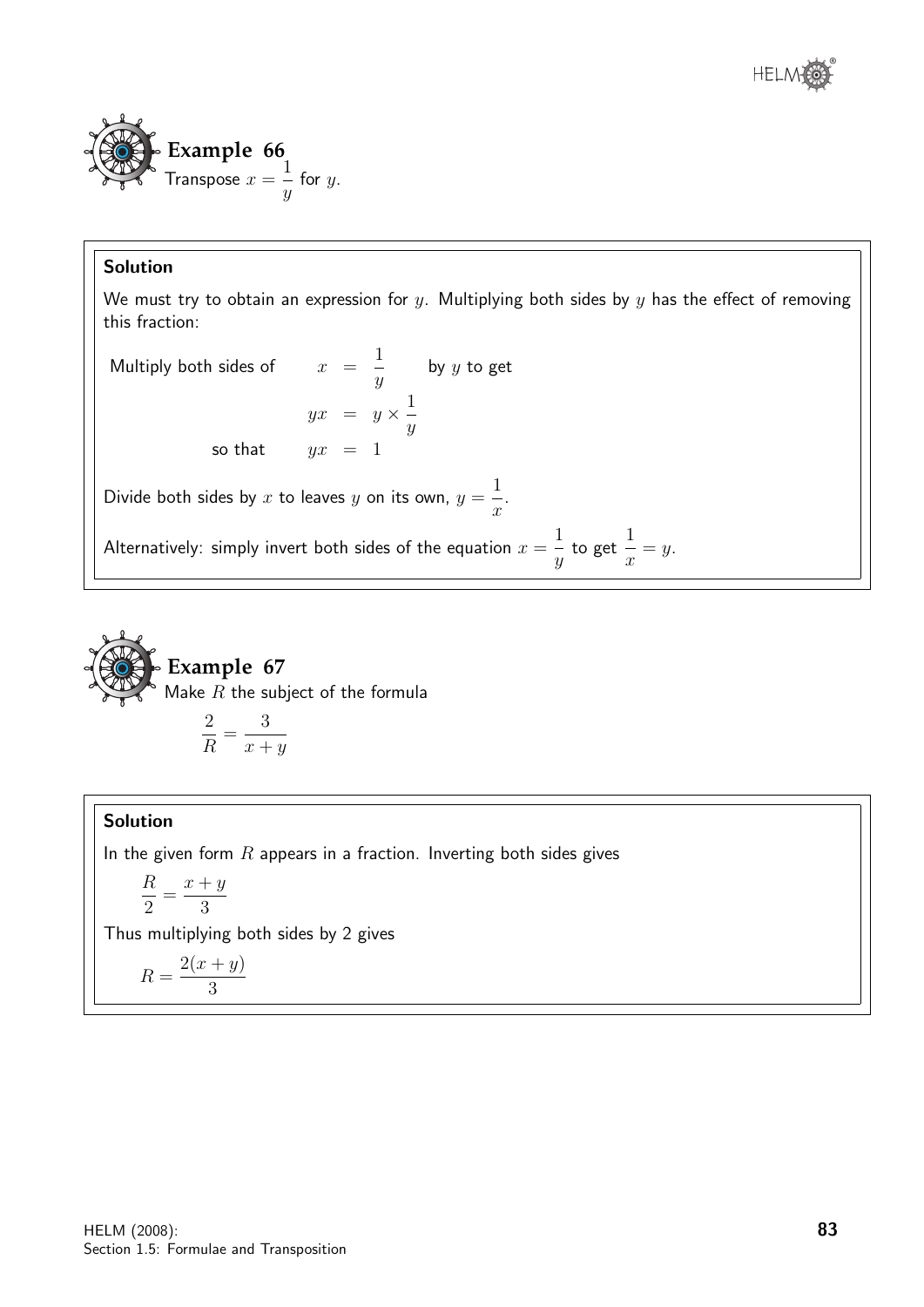

Make R the subject of the formula 
$$
\frac{1}{R} = \frac{1}{R_1} + \frac{1}{R_2}.
$$

(a) Add the two terms on the right:

| <b>Your solution</b>                           |  |
|------------------------------------------------|--|
|                                                |  |
|                                                |  |
| <b>Answer</b>                                  |  |
| $R_2 + R_1$<br>ᆠ<br>$R_1R_2$<br>$R_1$<br>$R_2$ |  |

(b) Write down the complete formula:

#### Your solution

Answer 1 R  $=\frac{R_2 + R_1}{R_2 R}$  $R_1R_2$ 

(c) Now invert both sides:

# Your solution Answer  $R = \frac{R_1R_2}{R_1 + R_2}$  $R_2 + R_1$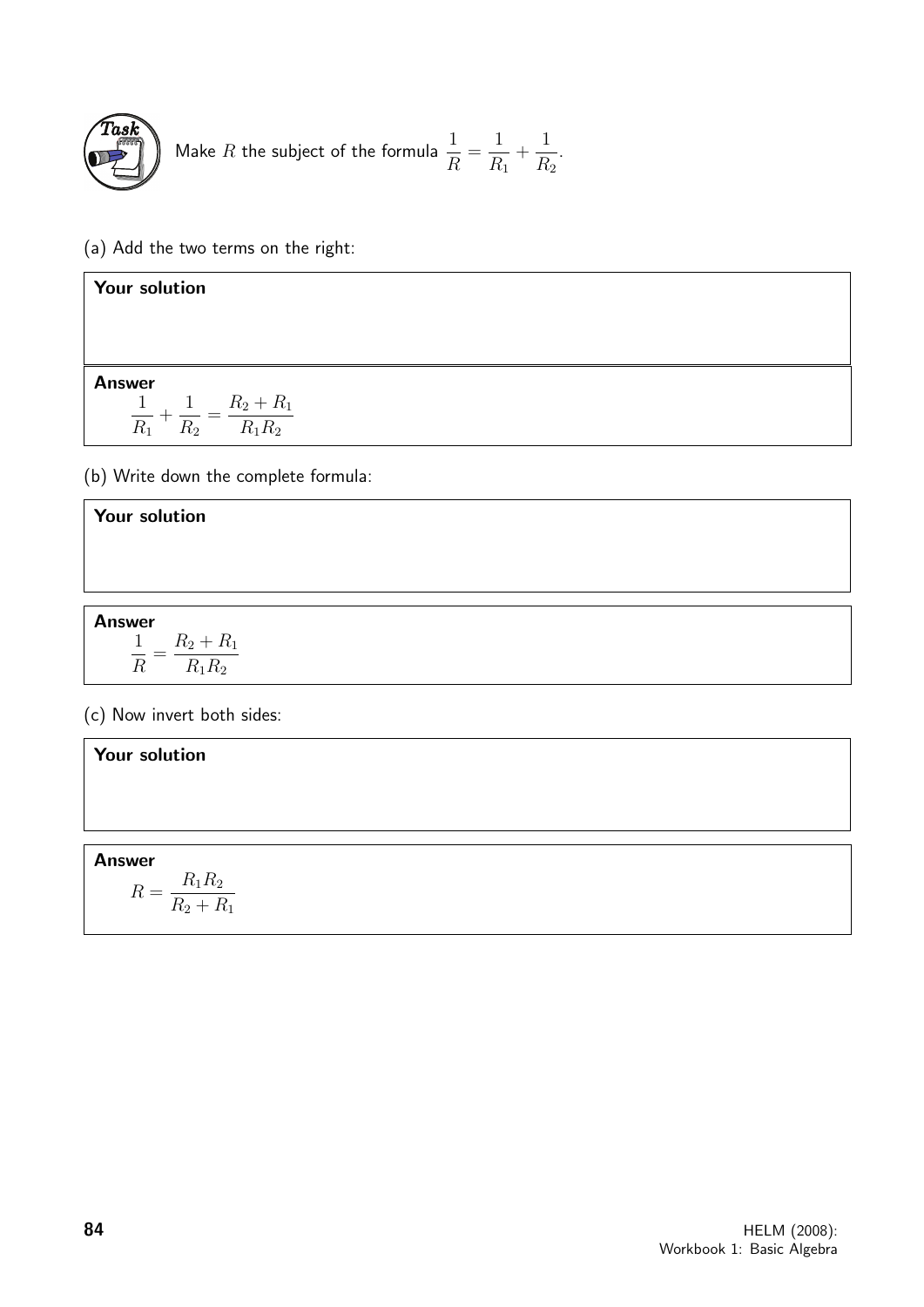

### **Heat flow in an insulated metal plate**

#### Introduction

Thermal insulation is important in many domestic (e.g. central heating) and industrial (e.g cooling and heating) situations. Although many real situations involve heat flow in more than one dimension, we consider only a one dimensional case here. The flow of heat is determined by temperature and thermal conductivity. It is possible to model the amount of heat  $Q(\text{J})$  crossing point x in one dimension (the heat flow in the x direction) from temperature  $T_2$  (K) to temperature  $T_1$  (K) (in which  $T_2 > T_1$ ) in time t s by

$$
\frac{Q}{t} = \lambda A \left( \frac{T_2 - T_1}{x} \right),
$$

where  $\lambda$  is the thermal conductivity in W m<sup>-1</sup> K.

#### Problem in words

Suppose that the upper and lower sides of a metal plate connecting two containers are insulated and one end is maintained at a temperature  $T_2$  (K) (see Figure 7).

The plate is assumed to be infinite in the direction perpendicular to the sheet of paper.



**Figure 7:** A laterally insulated metal plate

- (a) Find a formula for  $T$ .
- (b) If  $\lambda = 205$  (W m<sup>-1</sup> K<sup>-1</sup>),  $T_1 = 300$  (K),  $A = 0.004$  (m<sup>2</sup>),  $x = 0.5$  (m), calculate the value of  $T_2$  required to achieve a heat flow of  $100\,$  J s $^{-1}.$

#### Mathematical statement of the problem

(a) Given  $\frac{Q}{I}$ t  $=\lambda A\left(\frac{T_2-T_1}{T_2-T_1}\right)$  $\overline{x}$  $\setminus$ express  $T_2$  as the subject of the formula.

(b) In the formula found in part (a) substitute  $\lambda = 205$ ,  $T_1 = 300$ ,  $A = 0.004$ ,  $x = 0.5$  and  $\overline{Q}$  $\frac{u}{t} = 100$  to find  $T_2$ .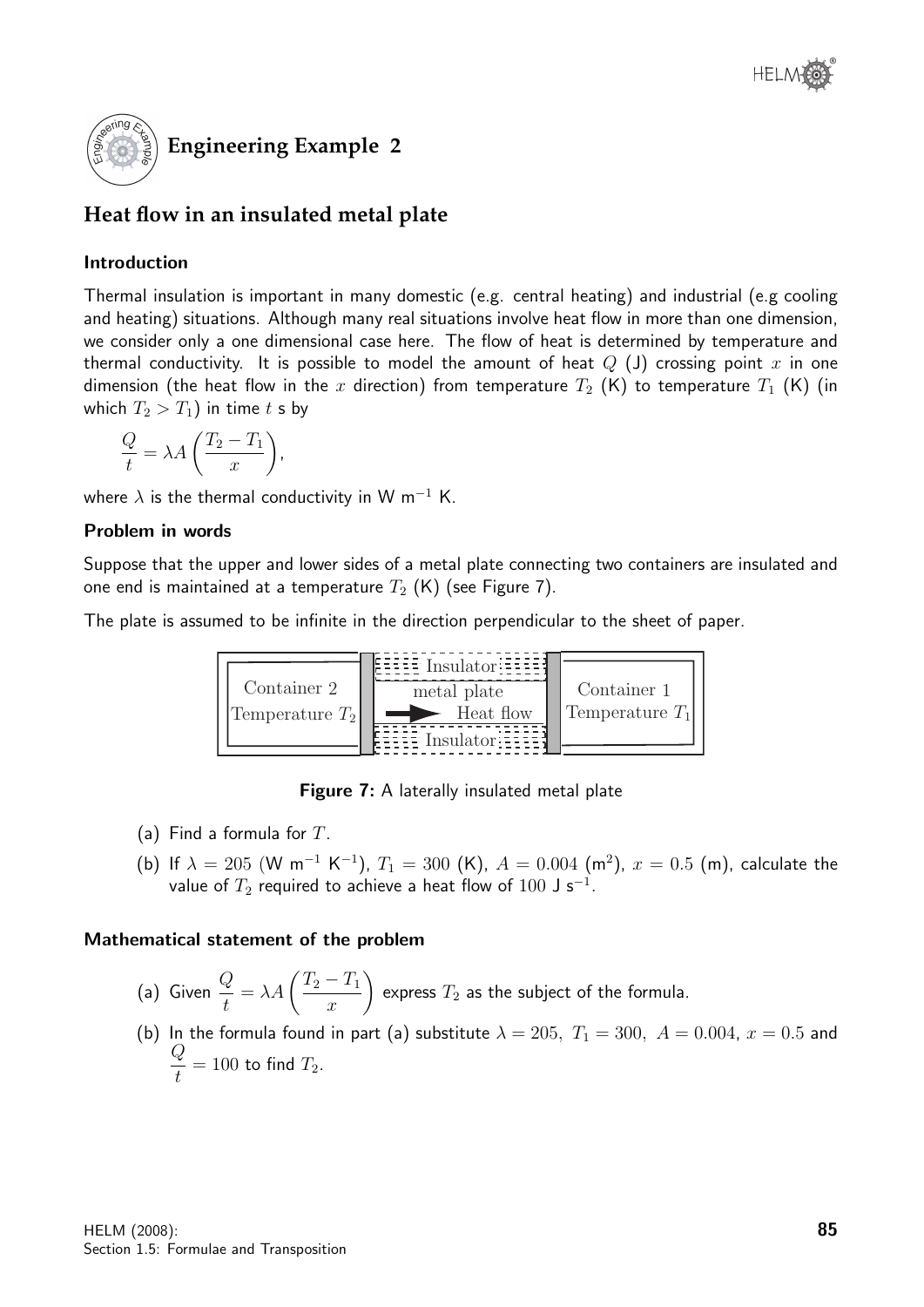#### Mathematical analysis

(a) 
$$
\frac{Q}{t} = \lambda A \left( \frac{T_2 - T_1}{x} \right)
$$

Divide both sides by  $\lambda A$ 

$$
\frac{Q}{t\lambda A} = \frac{T_2 - T_1}{x}
$$

Multiply both sides by  $x$ 

$$
\frac{Qx}{t\lambda A} = T_2 - T_1
$$

Add  $T_1$  to both sides

$$
\frac{Qx}{t\lambda A} + T_1 = T_2
$$

which is equivalent to

$$
T_2 = \frac{Qx}{t\lambda A} + T_1
$$

(b) Substitute  $\lambda = 205, T_1 = 300, A = 0.004, x = 0.5$  and  $\frac{Q}{t} = 100$  to find  $T_2$ :

$$
T_2 = \frac{100 \times 0.5}{205 \times 0.004} + 300 \approx 60.9 + 300 = 360.9
$$

So the temperature in container 2 is 361 K to 3 sig.fig.

#### Interpretation

The formula  $T_2 =$  $Qx$  $\frac{dx}{t\lambda A} + T_1$  can be used to find a value for  $T_2$  that would achieve any desired heat flow. In the example given  $T_2$  would need to be about 361 K ( $\approx 78^{\circ}$ C) to produce a heat flow of  $100 \text{ J s}^{-1}$ .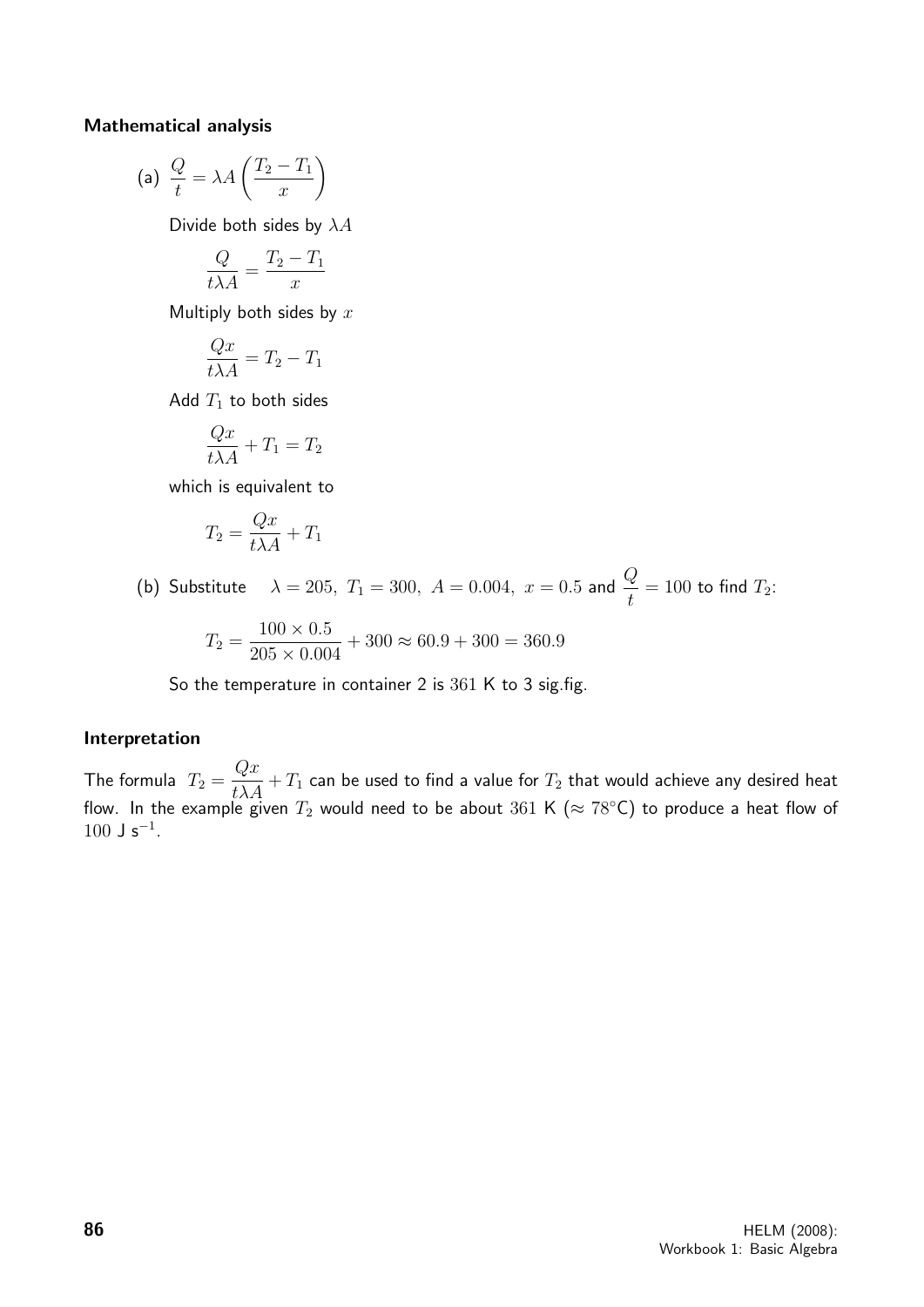#### **Exercises**

- 1. The formula for the volume of a cylinder is  $V = \pi r^2 h$ . Find V when  $r = 5$  cm and  $h = 15$ cm.
- 2. If  $R = 5p^2$ , find R when (a)  $p = 10$ , (b)  $p = 16$ .
- 3. For the following formulae, find  $y$  at the given values of  $x$ .
	- (a)  $y = 3x + 2$ ,  $x = -1$ ,  $x = 0$ ,  $x = 1$ . (b)  $y = -4x + 7$ ,  $x = -2$ ,  $x = 0$ ,  $x = 1$ . (c)  $y = x^2$ ,  $x = -2$ ,  $x = -1$ ,  $x = 0$ ,  $x = 1$ ,  $x = 2$ .
- 4. If  $P=$ 3  $\frac{\sigma}{QR}$  find P if  $Q = 15$  and  $R = 0.300$ .
- 5. If  $y =$  $\sqrt{x}$ z find *y* if  $x = 13.200$  and  $z = 15.600$ .
- 6. Evaluate  $M =$  $\pi$  $2r + s$ when  $r = 23.700$  and  $s = -0.2$ .
- 7. To convert a length measured in metres to one measured in centimetres, the length in metres is multiplied by 100. Convert the following lengths to cm. (a) 5 m, (b) 0.5 m, (c) 56.2 m.
- 8. To convert an area measured in m<sup>2</sup> to one measured in cm<sup>2</sup>, the area in m<sup>2</sup> is multiplied by 10<sup>4</sup>. Convert the following areas to cm<sup>2</sup>. (a) 5 m<sup>2</sup>, (b) 0.33 m<sup>2</sup>, (c) 6.2 m<sup>2</sup>.
- 9. To convert a volume measured in  $\mathsf{m}^{3}$  to one measured in c $\mathsf{m}^{3}$ , the volume in  $\mathsf{m}^{3}$  is multiplied by  $10^6$ . Convert the following volumes to cm<sup>3</sup>. (a) 15 m<sup>3</sup>, (b) 0.25 m<sup>3</sup>, (c) 8.2 m<sup>3</sup>.

10. If 
$$
\eta = \frac{4Q_P}{\pi d^2 Ln}
$$
 evaluate  $\eta$  when  $Q_P = 0.0003$ ,  $d = 0.05$ ,  $L = 0.1$  and  $n = 2$ .

11. The moment of inertia of an object is a measure of its resistance to rotation. It depends upon both the mass of the object and the distribution of mass about the axis of rotation. It can be shown that the moment of inertia,  $J$ , of a solid disc rotating about an axis through its centre and perpendicular to the plane of the disc, is given by the formula

$$
J = \frac{1}{2}Ma^2
$$

where M is the mass of the disc and a is its radius. Find the moment of inertia of a disc of mass 12 kg and diameter 10 m. The SI unit of moment of inertia is kg m<sup>2</sup>.

- 12. Transpose the given formulae to make the given variable the subject.
	- (a)  $y = 3x 7$ , for x, (b)  $8y + 3x = 4$ , for x, (c)  $8x + 3y = 4$  for y, (d)  $13 - 2x - 7y = 0$  for x.
- 13. Transpose the formula  $PV = RT$  for (a) V, (b) P, (c) R, (d) T.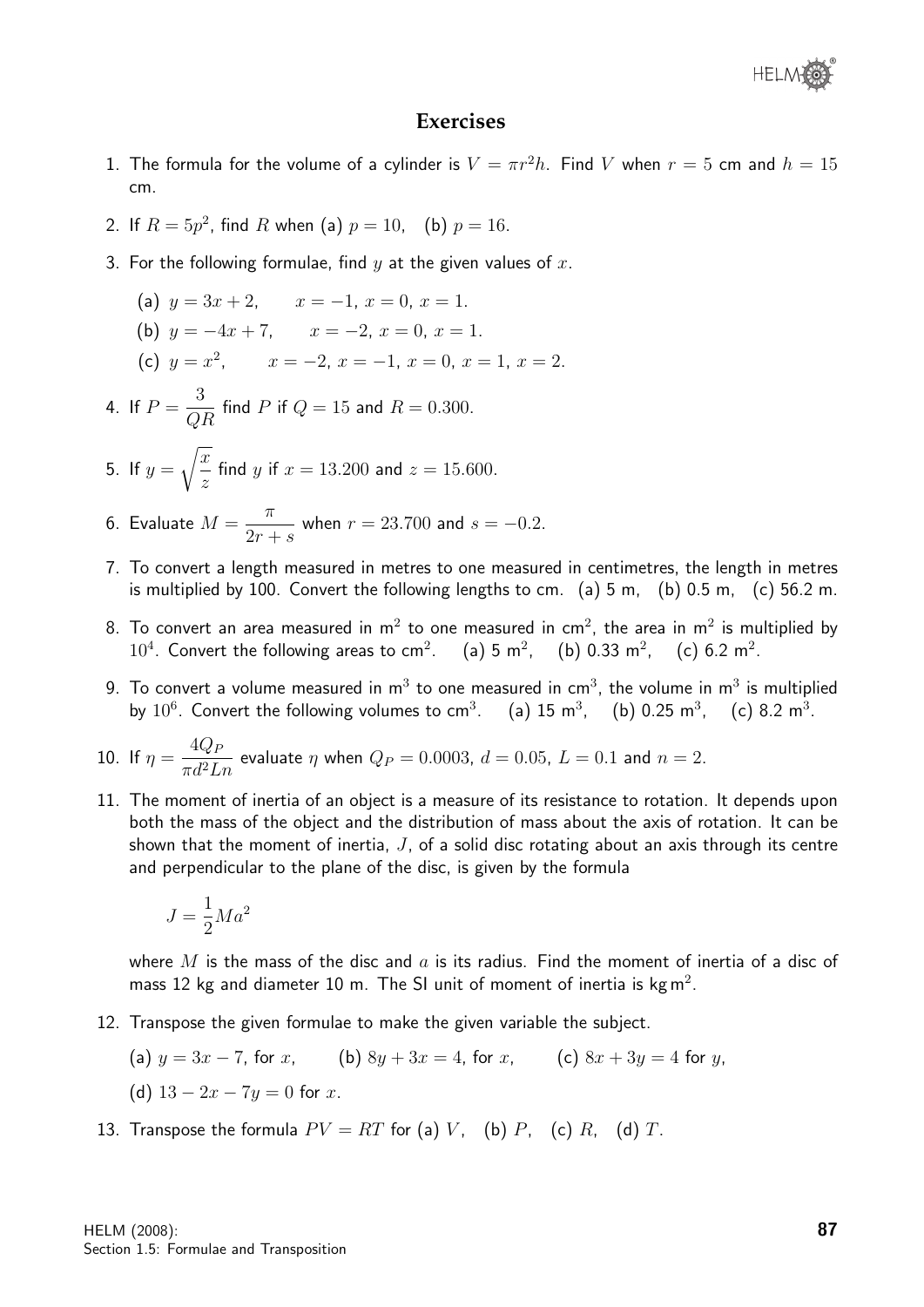- 14. Transpose  $v =$ √  $\overline{x+2y}$ , (a) for  $x$ ,  $\;\;$  (b) for  $y.$
- 15. Transpose  $8u + 4v 3w = 17$  for each of u, v and w.
- 16. When a ball is dropped from rest onto a horizontal surface it will bounce before eventually coming to rest after a time  $T$  where

$$
T = \frac{2v}{g}\left(\frac{1}{1-e}\right)
$$

where v is the speed immediately after the first impact, and  $q$  is a constant called the acceleration due to gravity. Transpose this formula to make  $e$ , the coefficient of restitution, the subject.

- 17. Transpose  $q=A_1$  $\sqrt{2gh}$  $\frac{2gh}{(A_1/A_2)^2-1}$  for  $A_2$ .
- 18. Make  $x$  the subject of (a)  $y =$  $r + x$  $1 - rx$ , (b)  $y =$  $\sqrt{x-1}$  $x + 1$ .
- 19. In the design of orifice plate flowmeters, the volumetric flowrate, Q  $(m^3 s^{-1})$ , is given by

$$
Q=C_d A_o \sqrt{\frac{2g\Delta h}{1-A_o^2/A_p^2}}
$$

where  $C_d$  is a dimensionless discharge coefficient,  $\Delta h$  (m) is the head difference across the orifice plate and  $A_o$  (m $^2)$  is the area of the orifice and  $A_p$  (m $^2)$  is the area of the pipe.

- (a) Rearrange the equation to solve for the area of the orifice,  $A_o$ , in terms of the other variables.
- (b) A volumetric flowrate of  $100 \text{ cm}^3 \text{ s}^{-1}$  passes through a  $10 \text{ cm}$  inside diameter pipe. Assuming a discharge coefficient of 0.6, calculate the required orifice diameter, so that the head difference across the orifice plate is 200 mm.

[Hint: be very careful with the units!]